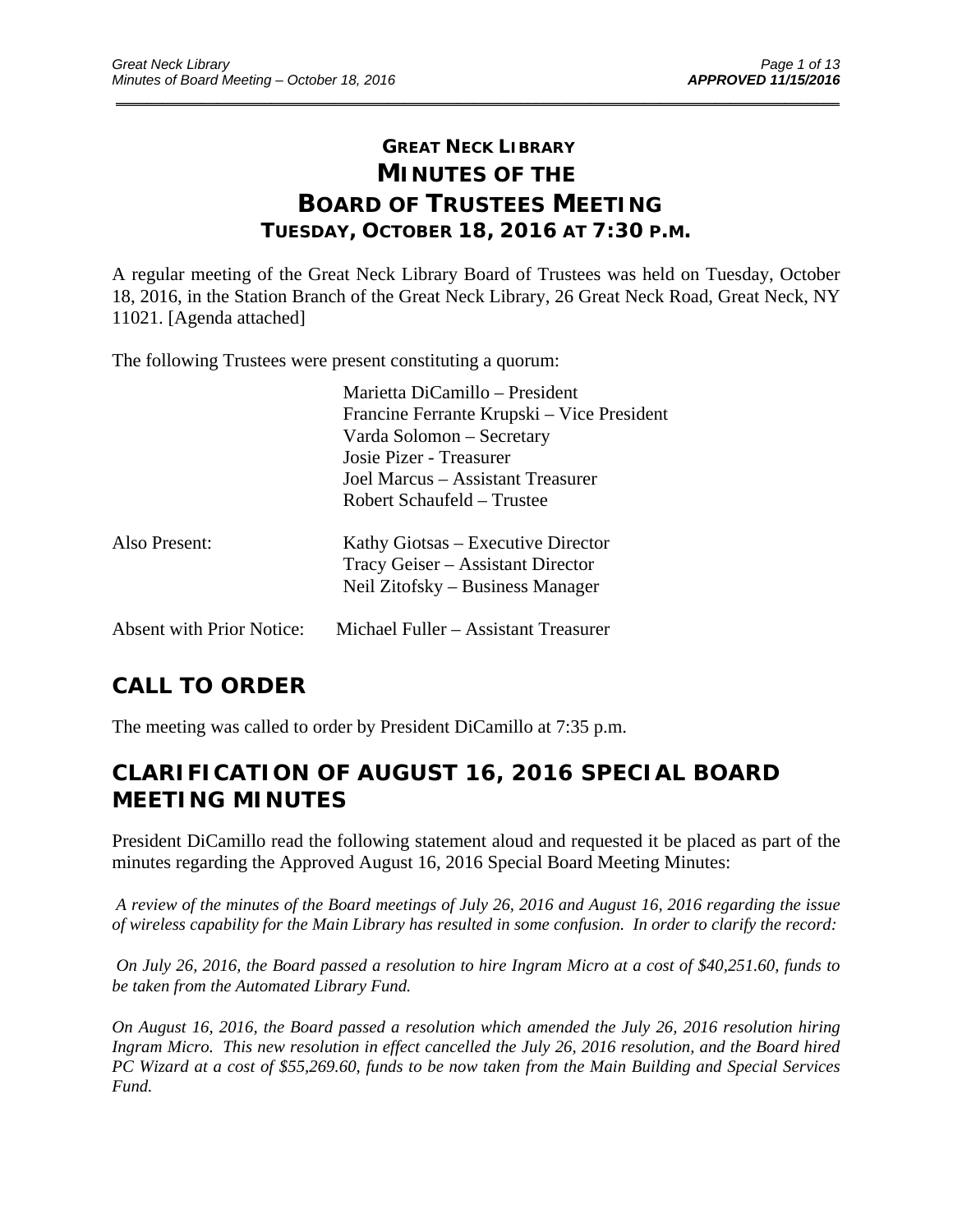*The additional cost over the proposal from Ingram Micro was due to additional services, hardware and support to be provided by PC Wizard.* 

*Please note that while the minutes of August 16, 2016 list three additional resolutions at the bottom of page 4, no vote was ever taken on those resolutions, and they have no effect.*

## **MINUTES**

## **Regular Board Meeting**

**Upon motion by Varda Solomon, seconded by Joel Marcus and after discussion, it was,** 

**RESOLVED,** that the Great Neck Library Board of Trustees approve the Minutes of the September 13, 2016 Regular Board Meeting as presented.

**VOTE:** Yes – 6 (DiCamillo, Krupski, Solomon, Pizer, Marcus, Schaufeld) *MOTION CARRIED* 

## **Special Board Session**

**Upon motion by Varda Solomon, seconded by Robert Schaufeld and after discussion, it was,** 

**RESOLVED,** that the Great Neck Library Board of Trustees approve the Minutes of the September 19, 2016, Special Board Meeting as presented.

**VOTE:** Yes – 6 (DiCamillo, Krupski, Solomon, Pizer, Marcus, Schaufeld) *MOTION CARRIED* 

## **Relocation Committee**

**Upon motion by Varda Solomon, seconded by Francine Ferrante Krupski and after discussion, it was,** 

**RESOLVED,** that the Great Neck Library Board of Trustees approve the Minutes of the August 30, 2016 and September 28, 2016 Relocation Committee Meeting as presented.

**VOTE:** Yes – 6 (DiCamillo, Krupski, Solomon, Pizer, Marcus, Schaufeld) *MOTION CARRIED* 

# **TREASURER'S REPORT**

## **Upon motion by Josie Pizer, seconded by Varda Solomon and after discussion, it was,**

**RESOLVED,** that the Great Neck Library Board of Trustees accept the following financial reports which have been reviewed by the Treasurer**:** 

• October 18, 2016, Treasurer's Report;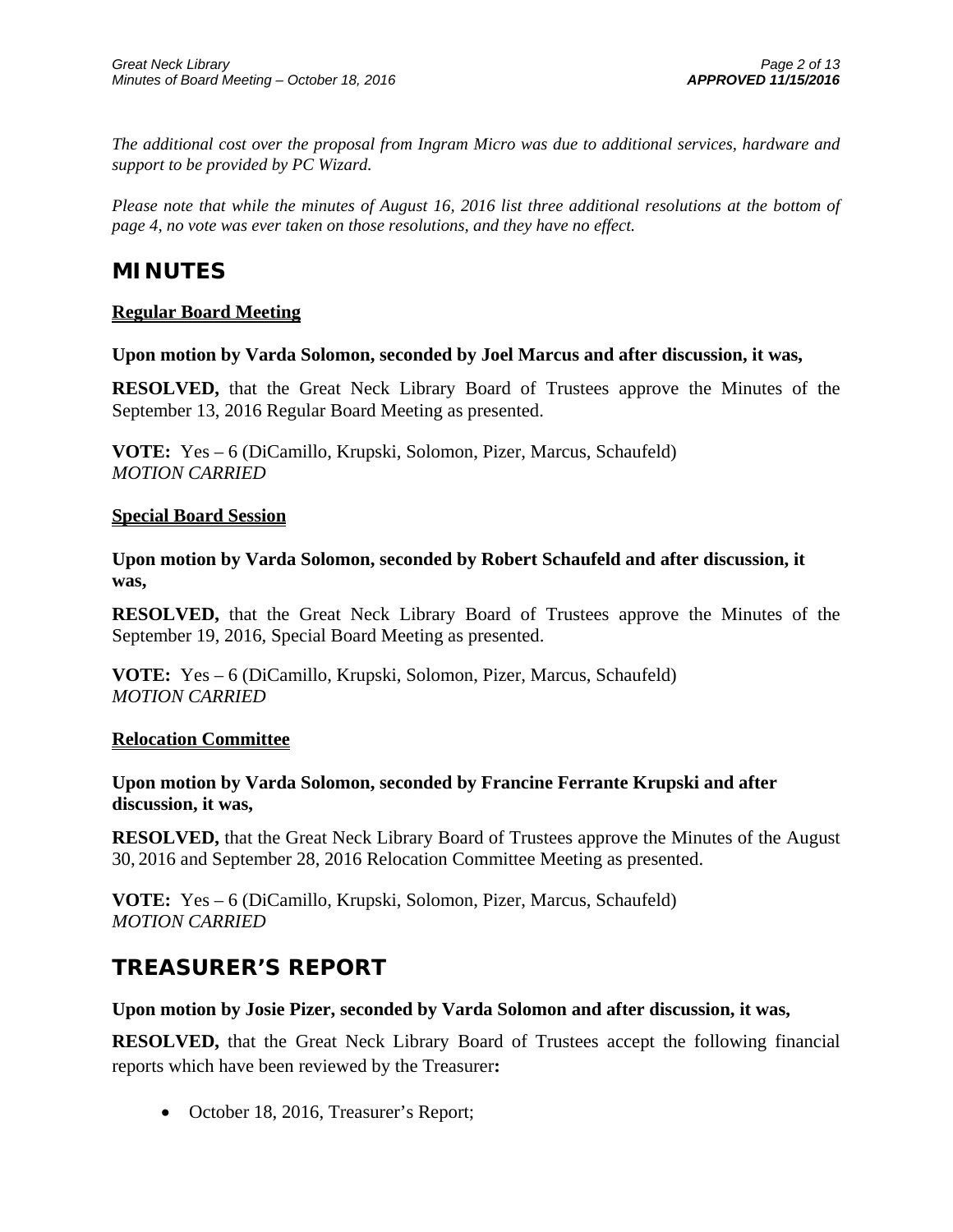- Warrant dated September 10 through October 7, 2016, which has been reviewed by the Treasurer, the sums set against their respective names, amounting in the aggregate to \$384,923.02.
- Payroll Warrants for pay dates September 15 and September 29, 2016, which have been reviewed by the Treasurer, (in the amounts of \$110,007.06 and \$123,596.97, respectively,) for a total of \$233,604.03.

**VOTE:** Yes – 6 (DiCamillo, Krupski, Solomon, Pizer, Marcus, Schaufeld) *MOTION CARRIED* 

# **PAYROLL CHANGES**

## **Upon motion by Josie Pizer, seconded by Joel Marcus and after discussion, it was,**

**RESOLVED,** that the Great Neck Library Board of Trustees accept the Revised Payroll Changes reports of September 3 through October 7, 2016 as presented, which have been reviewed by the Finance Committee.

**VOTE:** Yes – 6 (DiCamillo, Krupski, Solomon, Pizer, Marcus, Schaufeld) *MOTION CARRIED* 

# **REPORTS**

## **Branch Committee**

Trustee Fuller was not present to report.

## **Building Advisory Committee (BAC)**

President DiCamillo reported that a Temporary Certificate of Occupancy (TCO) has been received for the Main Library. Books are being shelved and we are in the process of moving back.

## **Gala Committee**

Trustee Schaufeld reported that Gala gift bags were assembled on Sunday, October  $16<sup>th</sup>$ . A mock-up of the Commemorative Journal was passed around for review and has already been sent to the printer. Caryn Schaufeld was thanked for a wonderful job. The next meeting of the committee will be on Monday, October 24th.

## **Relocation Committee**

Vice President Krupski reported that Committee has held bi-weekly meetings and the next scheduled date is October 24th. The furniture has been installed at the Main Library and books are being returned from storage. The collection housed at Parkville has been returned to Main but Station and A/V still needs to be sent back.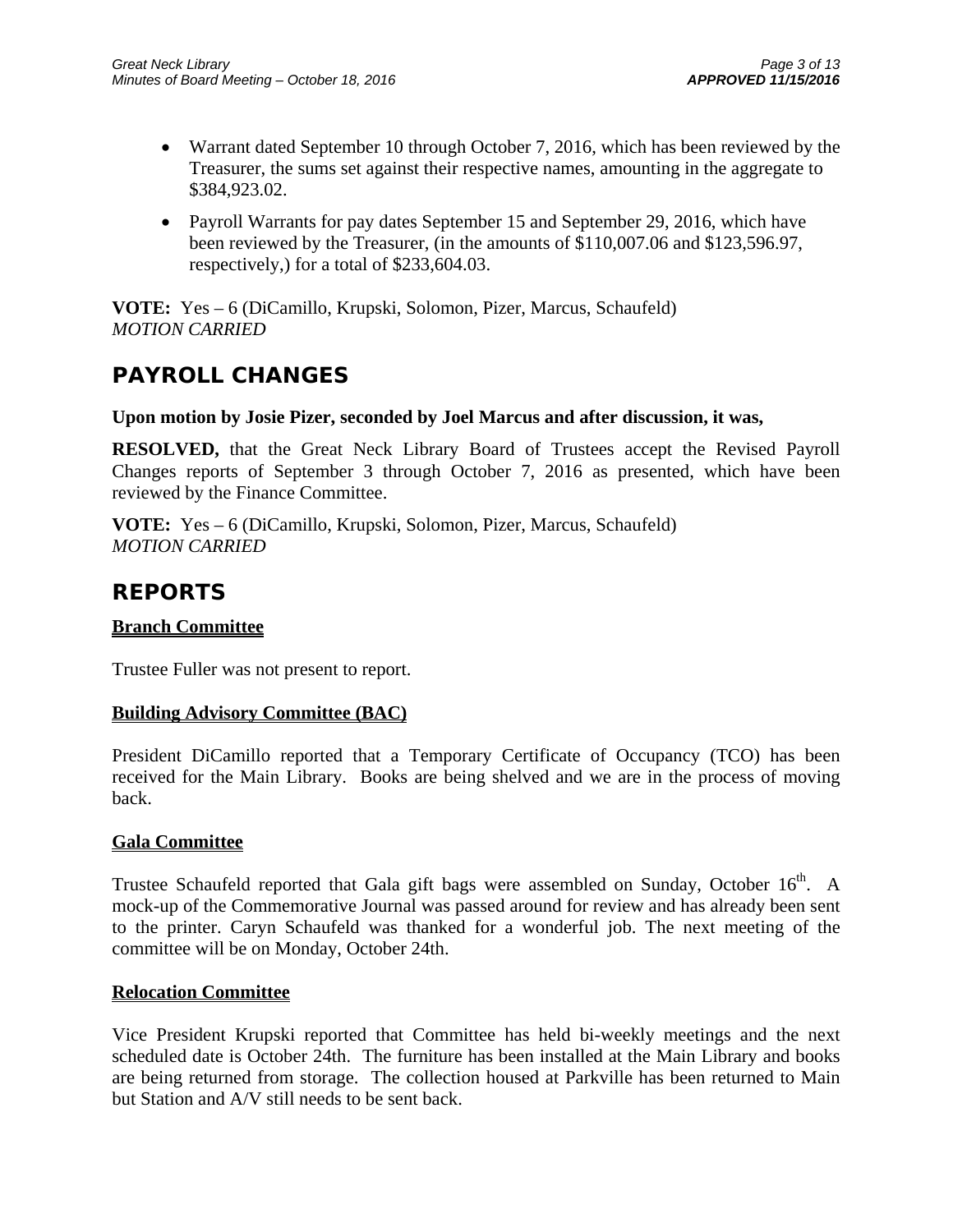## **Policy Committee**

Trustee Marcus was asked to place on the next meeting agenda the sale of books at the branches. An updated and standardized policy is needed.

*Public Comment: R. Gilliar, N. Penner* 

## **Programming Committee**

Trustee Solomon reported that the committee held a good meeting on September  $27<sup>th</sup>$ . The staff is enthusiastic to move back to the Main Library.

### *Public Comment: N. Penner*

### **Technology Committee**

Trustee Schaufeld reported the new computers have been delivered from Dell and that Wi-Fi has been installed at the Main Library, but is still needed for the branches. The new phone system is expected to be installed next week.

## *Public Comment: R. Gilliar*

### **Landscaping Committee**

Trustee Schaufeld reported that presentation boards for the Gala and Opening Day are being prepared by Greg Marett.

### **Staff Reports**

Trustee Pizer will send her comments to Executive Director Kathy Giotsas within the next two days.

### **Assistant Director's Report**

Assistant Director Tracy Geiser has been at the Main Library overseeing the shelving and it is going well. Signage has been installed and looks wonderful.

Text of the Assistant Director's written report dated October 10, 2016 below:

After so much anticipation it is exciting to finally be so close to our grand reopening! I am looking forward to our future and working with our community.

We are now officially out of the testing stage for Sierra. There are still some little things that we are working on as we go but the staff has had positive feedback about the new system.

Kathy and I attended the NCLA Legislative Breakfast on Friday, September  $23<sup>rd</sup>$  at the Farmingdale Public Library. We were given a tour by the Assistant Director as they are a recently renovated building as well.

The new ticketing software used to report any issue to Maintenance and Computers is up and running. Any Maintenance issues will be reported to Charlie and Computer problems to Garry. This will help to keep track of everything between the branches as well as statistics.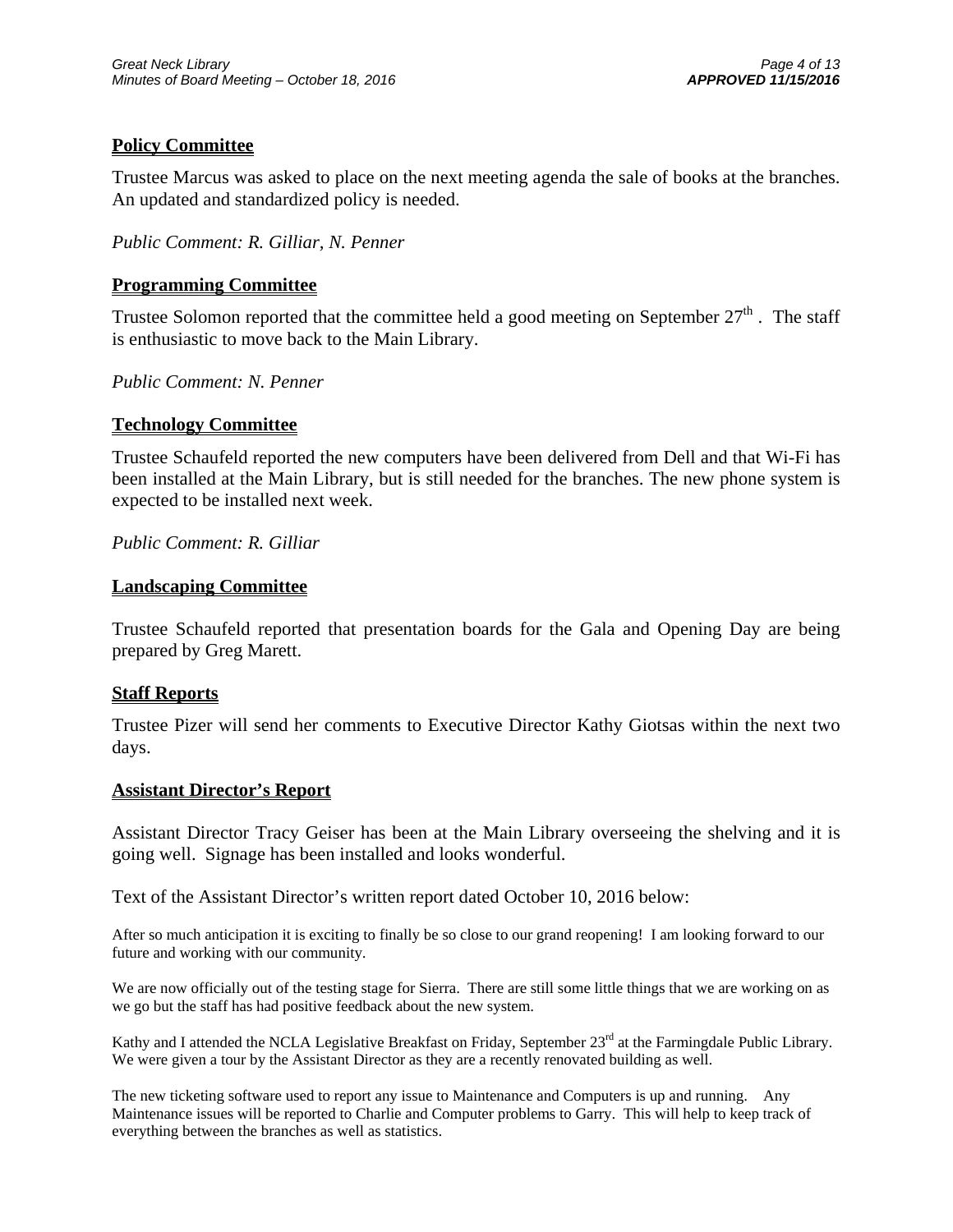#### **RELOCATION/MAIN:**

I have been spending quite a bit of time over at Main with the furniture delivery and the movers. Main has been very busy with the railings, cleaning, technology and everything that is being done to make sure that our building is complete.

All furniture has now been moved in to Main and the movers have completed installation. Brad Kingsburg from Creative Libraries has been in a couple of times to do walkthroughs with Kathy and myself.

The movers are currently working on delivering the boxes of items they had stored.

On Tuesday, September  $20<sup>th</sup>$ , I attended the catering meeting for the Gala with Kathy, Holly and Pam.

On Monday, October 10, 2016, a Ryder truck was rented for Adam and Barry to empty the Levels Pod back in to Main. The truck will only be kept for the day.

The new computers have been delivered. Garry is currently working on mirroring the new machines and getting them ready for the move to Main.

#### **BRANCHES:**

On Saturday, October 8<sup>th</sup>, the staff at Parkville (Justin Crossfox, Wanda Lei, Judy Snow, Lily Nandi, Hai Tan, and Jennifer Morrone) worked diligently with the movers to pack up and take the Main items from Parkville and get them moved back to Main.

A 10' dumpster has been scheduled for Parkville on Wednesday, October  $12<sup>th</sup>$ , to begin emptying out the back room of any items we will no longer be keeping. A dumpster will be scheduled for Station when we have a clear date as to when we will be changing over the building.

Our representative from CARR will be at Lakeville to measure for a new and much needed copier.

Staff schedules have been worked out with the branch/department heads for our impending move back in to Main.

### **Executive Director's Report**

Executive Director Kathy Giotsas reported that the staff is working hard to expedite the move back to Main in time for the Gala and the Opening Day. Secretary Solomon questioned if there were sufficient staff for this purpose. President DiCamillo reminded all that a budget for additional help and hours was previously approved.

Text of the Executive Director's written report dated October 14, 2016 below:

#### **ADMINISTRATION**

We are preparing to move back in to the main library and are creating lists of things needed to be done for professional development day. We will be going over evacuation plan for all libraries since we have new employees and library layouts have changed. We want to make sure that all the staff knows what to do in case of an emergency. We will also provide training for online scheduling and address any issues staff has with Sierra.

#### **BUILDING**

The main building has passed all inspection and we have received the Temporary Certificate of Occupancy. Once we submit the final survey we will receive our Certificate of Occupancy. We are working on getting the final survey.

The process for getting the rebates from PSE&G is progressing, we expect to get the rebate soon. PSE&G has all the paperwork they just need to finish processing the paperwork. They are also looking at other thing that we may be eligible for a rebate. I will keep the Board updated on the process.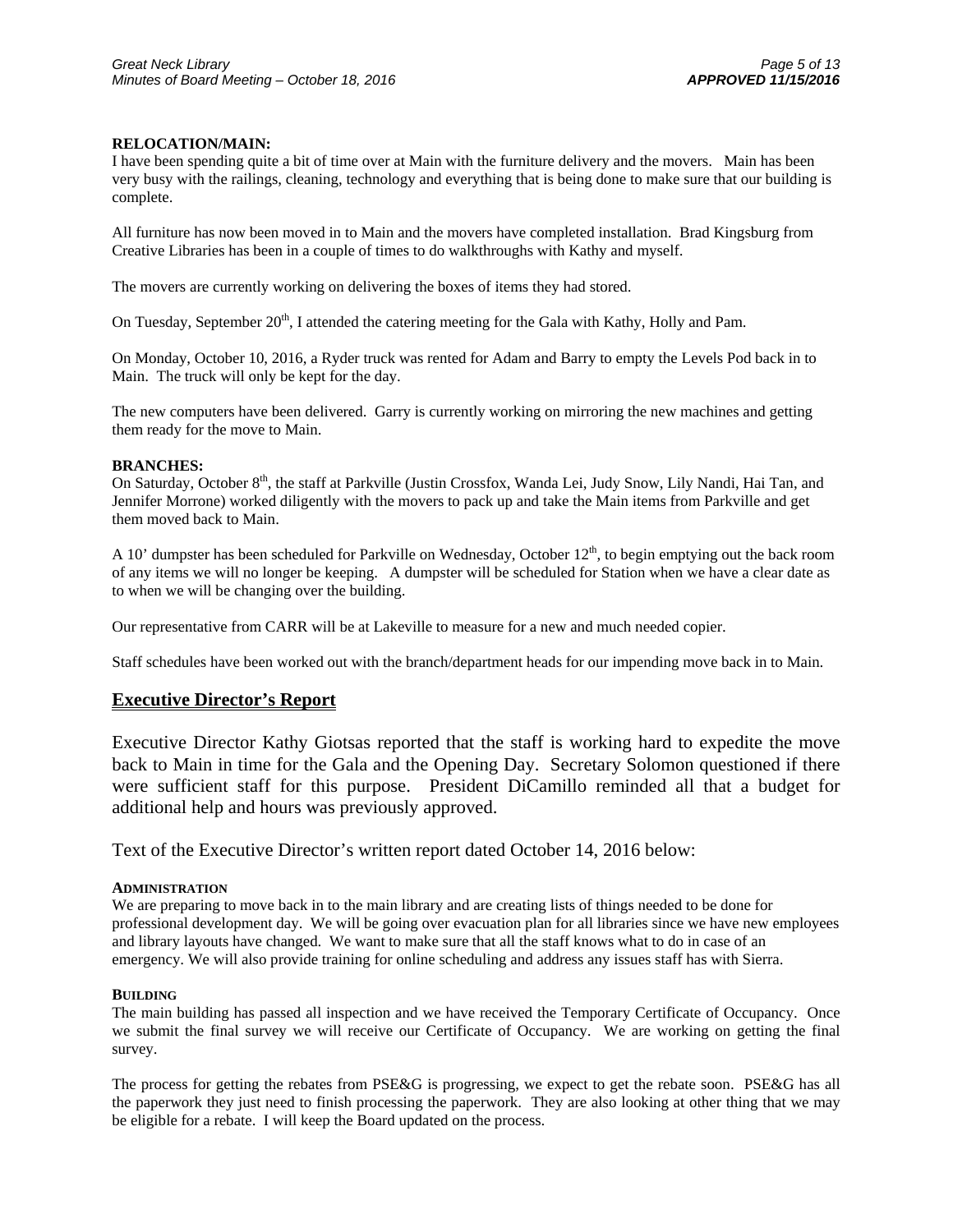We are still waiting for a few things: the vanity in the ladies room in Levels, the keys to all the doors, the plaque in the entrance. There is also some rearranging of the furniture to better meet the needs of each department.

We have gone through the owners punch list with VRD and they have completed almost everything. They will be going through the building to do any additional touch ups for the paint. Tracy and I will go through the building again to ensure it is completed.

#### **PERSONNEL**

We have received a resignation from Adam Hinz this past month. He has accepted a corporate job in education and will be leaving the end of October. He has done a great job in the little time he has been with us. We hope to hire someone who will be able to carry on Adam's great work. Until the Levels position is filled, Barry Weil will assist in managing the department. And Mike Meehan has also offered to assist.

After many years of service, Neil Zitofsky has submitted his paperwork for retirement. He has done a great job during this renovation project. He is working on wrapping up things before he retires the end of November. We will be filling the position.

We have been preparing to move back to the main building. Staff scheduling for October 31, 2016 for the reopening of main has been completed.

#### **RELOCATION**

All the books from storage have been delivered to the main library. We have also moved main's materials from Parkville back to main. The staff from the back room at Parkville will go back to main on Monday. We do have the ability to have 15 IP phones and we are working on getting additional lines until the new phone system is installed.

#### **TECHNOLOGY**

We are in the process of putting in the new phone system. All the paperwork has been submitted to GTS and the project will be completed by November. We have also requested Optimum lines for the phone system for redundancy.

A+ Technology will begin installing the security system on October  $21<sup>st</sup>$  and will be completed with the project by October  $25<sup>th</sup>$ .

The RFP for the community room went out to 5 companies. We now have three quotes. We will be presenting the information at the board meeting for the board review. I will be following up on the lead time for the installation from each of the vendors.

I have been in contact with the RFID vendors. We will be scheduling the presentations from the vendors in November. A week before the meeting we will be distributing the proposal to all Board members for their review.

FIOS has been installed at all locations except Lakeville. There is only a T1 line available at Lakeville.

# **OLD BUSINESS**

# **Policy Manual Changes**

## **Add Section 600-15/Discarding of Excess Volumes – 3rd Read & Vote**

#### **Upon motion by Joel Marcus, seconded by Josie Pizer and after discussion, it was,**

**RESOLVED,** that the Great Neck Library Board of Trustees adopt Section 600-15 (Discarding of Excess Volumes) and that it be incorporated in the Board Policy Manual accordingly. [copy attached]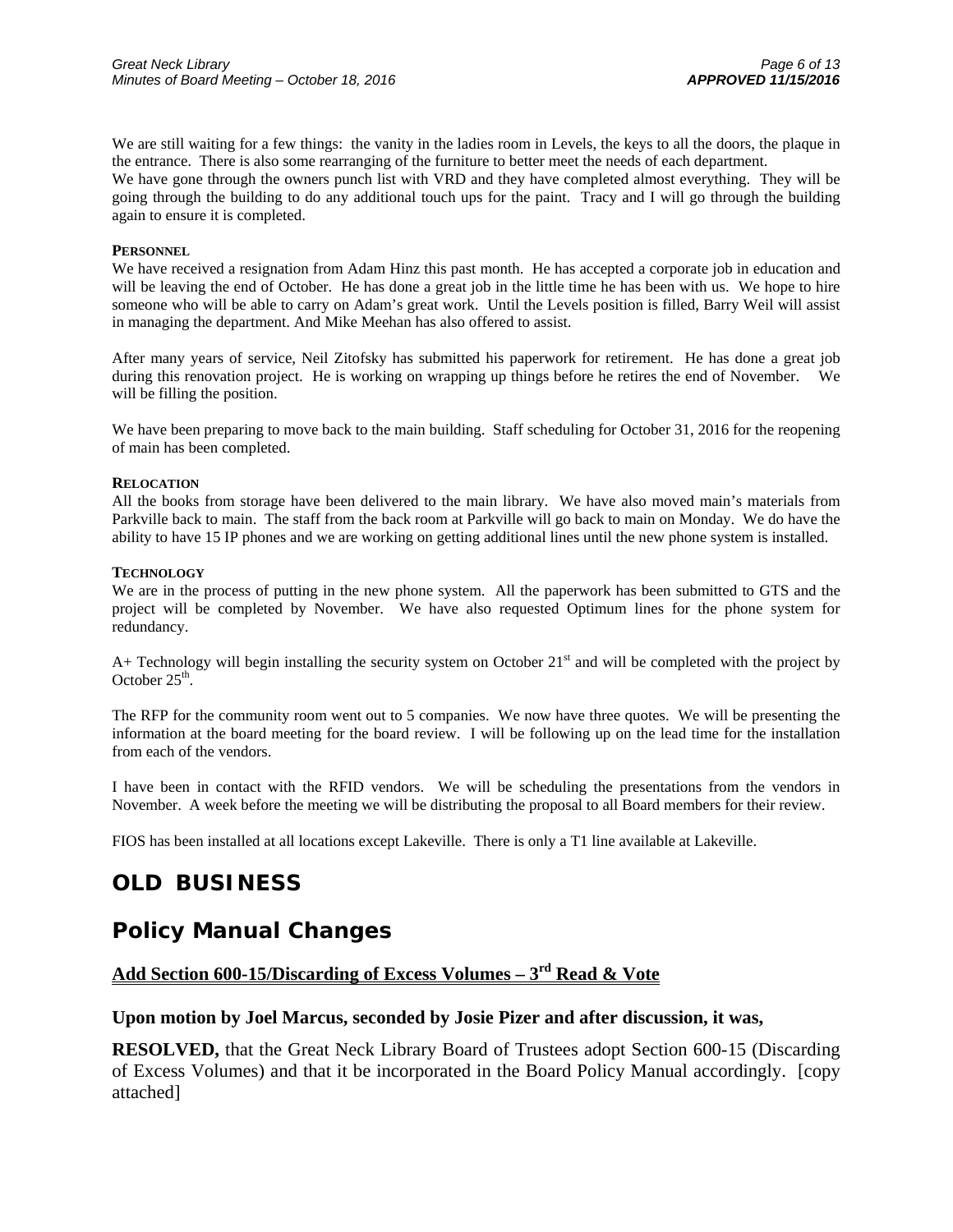**VOTE:** Yes – 6 (DiCamillo, Krupski, Solomon, Pizer, Marcus, Schaufeld) *MOTION CARRIED* 

## *Public Comment: R. Gilliar*

## **Add Section 900-90/Streaming– 3rd Read & Vote**

## **Upon motion by Joel Marcus, seconded by Robert Schaufeld and after discussion, it was,**

**RESOLVED,** that the Great Neck Library Board of Trustees adopt Section 900-90 (Streaming) and that it be incorporated in the Board Policy Manual accordingly. [copy attached]

**VOTE:** Yes – 6 (DiCamillo, Krupski, Solomon, Pizer, Marcus, Schaufeld) *MOTION CARRIED* 

## **Amend Title in Section 1200/Gifts– 3rd Read & Vote**

**Upon motion by Francine Ferrante Krupski, seconded by Varda Solomon and after discussion, it was,** 

**RESOLVED,** that the Great Neck Library Board of Trustees accept the changes as outlined to Section 1200 (Gifts) and that these changes be incorporated in the Board Policy Manual accordingly. [copy attached]

**VOTE:** Yes – 6 (DiCamillo, Krupski, Solomon, Pizer, Marcus, Schaufeld) *MOTION CARRIED* 

## **Amend Section 800-10/Meeting Room Fees– 3rd Read & Vote**

## **Upon motion by Robert Schaufeld, seconded by Joel Marcus and after discussion, it was,**

**RESOLVED,** that the Great Neck Library Board of Trustees accept the changes as outlined to Section 800-10 (Meeting Room Fees) and that these changes be incorporated in the Board Policy Manual accordingly. [copy attached]

**VOTE:** Yes – 6 (DiCamillo, Krupski, Solomon, Pizer, Marcus, Schaufeld) *MOTION CARRIED* 

*Public Comment: R. Gilliar, N. Penner* 

## **Amend Section 300-40/Organizational Chart– 3rd Read & Vote**

## **Upon motion by Josie Pizer, seconded by Francine Ferrante Krupski and after discussion, it was,**

**RESOLVED,** that the Great Neck Library Board of Trustees adopt the Re-Organizational structure chart to replace the current Organization chart in Section #300-40 as presented and that these changes be incorporated in the Board Policy Manual accordingly. [copy attached]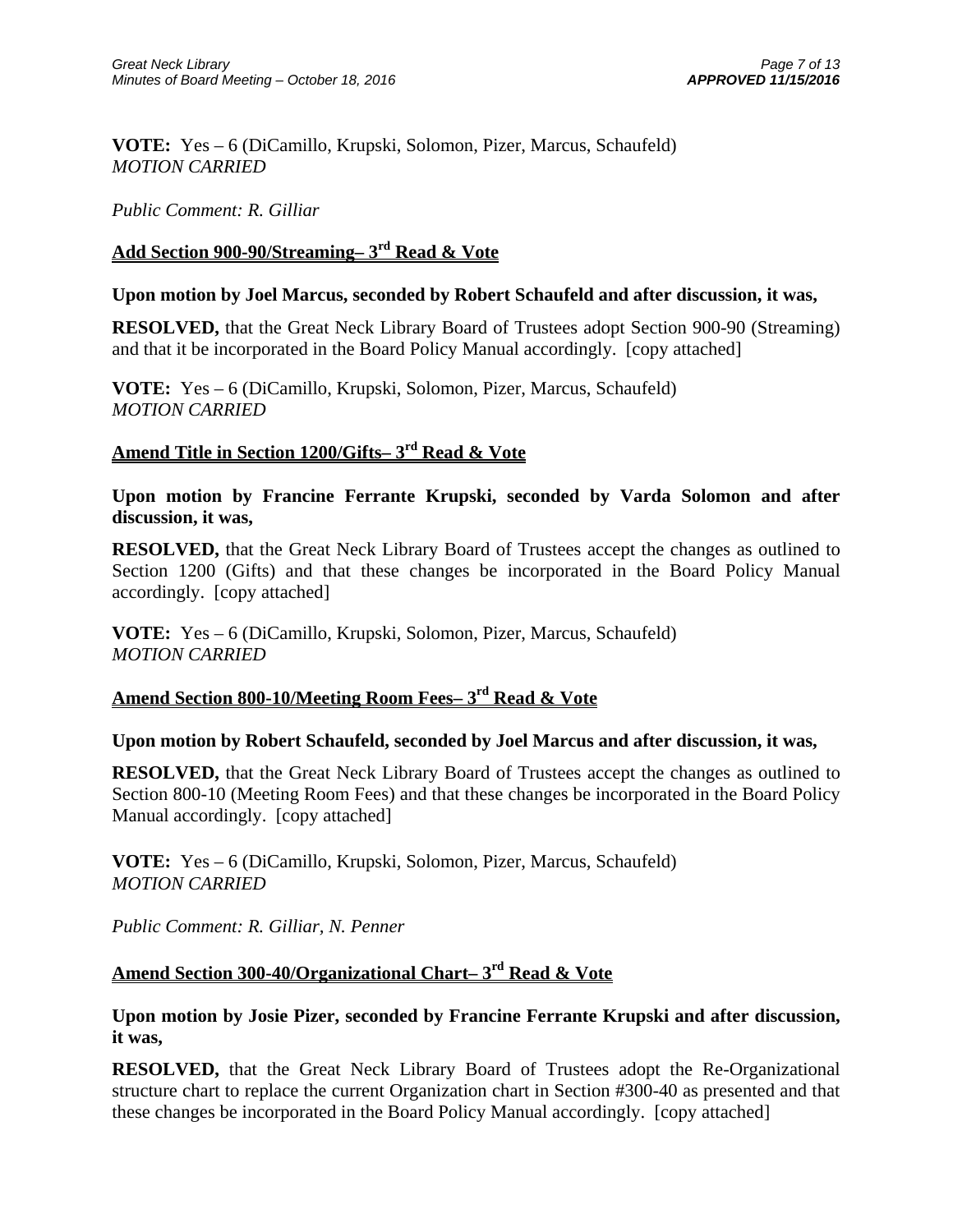**VOTE:** Yes – 6 (DiCamillo, Krupski, Solomon, Pizer, Marcus, Schaufeld) *MOTION CARRIED* 

*Public Comment: N. Penner* 

## **Amend Section 400-55/Budget– 3rd Read & Vote**

**Upon motion by Francine Ferrante Krupski, seconded by Varda Solomon and after discussion, it was,** 

**RESOLVED,** that the Great Neck Library Board of Trustees accept the changes as outlined to Section 400-55 (Budget) and that these changes be incorporated in the Board Policy Manual accordingly. [copy attached]

**VOTE:** Yes – 6 (DiCamillo, Krupski, Solomon, Pizer, Marcus, Schaufeld) *MOTION CARRIED* 

## **Add Section 500-68/Monitoring Policy – Second Read**

*Public Comment: R. Gilliar* 

# **Untable the Acceptance of Technology Services Coordinator Job Posting and Description**

**Upon motion by Robert Schaufeld, seconded by Varda Solomon and after discussion, it was,** 

**RESOLVED,** that the Great Neck Library Board of Trustees take from the table the motion relating to the Acceptance of Technology Services Coordinator Job Posting and Description.

**VOTE:** Yes – 6 (DiCamillo, Krupski, Solomon, Pizer, Marcus, Schaufeld) *MOTION CARRIED* 

# **Acceptance of Technology Services Coordinator Job Posting and Description**

**Upon motion by Robert Schaufeld, seconded by Varda Solomon and after discussion, it was,** 

**RESOLVED,** that the Great Neck Library Board of Trustees accept the Technology Services Coordinator Job Posting and Description as attached.

**VOTE:** Yes – 6 (DiCamillo, Krupski, Solomon, Pizer, Marcus, Schaufeld) *MOTION CARRIED* 

*Public Comment: R. Gilliar*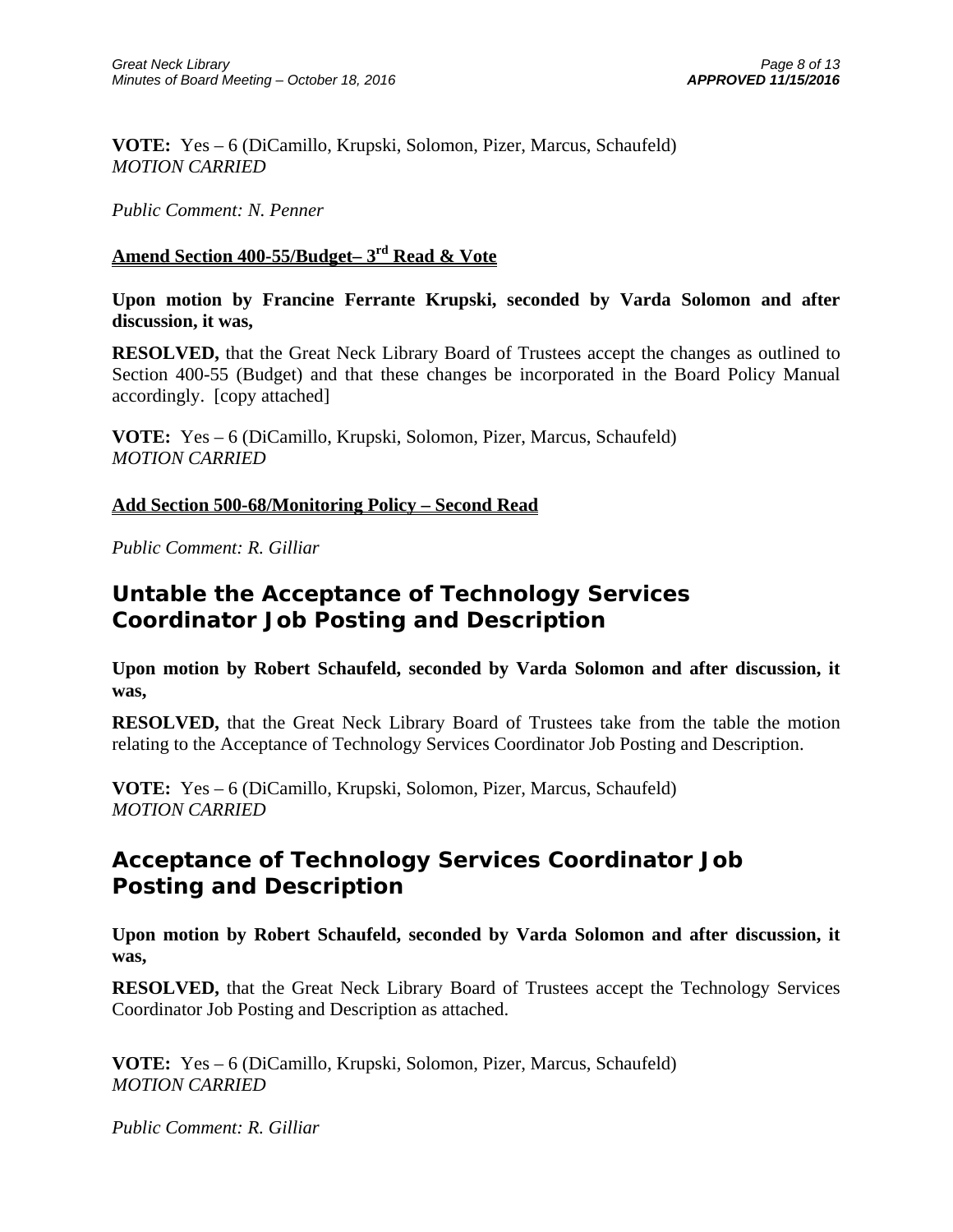# **NEW BUSINESS**

## **Resignation of Adam Hinz (Levels Director)**

President DiCamillo announced that Adam Hinz is leaving to take a new opportunity that allows for more family time. He is a dynamic individual and it will be hard to replace him.

The Board of Trustees thanks him for his service and wishes him well.

## **Retirement of Neil Zitofsky (Business Manager)**

Neil Zitofsky, Business Manager is retiring on November 30, 2016 after 20 1/2 years of service.

Treasurer Josie Pizer read the following statement:

After 21 productive and successful years, you have decided to retire. For all those years you have offered your best advice, well-thought out opinion and continual professionalism. You have many accomplishments during my brief tenure. There are two in particular that are outstanding and very worthy of mention because they are part of your enduring legacy. This legacy will last long after tonight and all of us.

The first is our incredibly well executed application and continuing maintenance for the DASNY Bond Fund. Your diligence and exactitude has provided the residents of Great Neck with the one and only long term triple A rating for a public library seeking a New York State loan. It was your seamless proof and professional interaction that provided evidence of our long-established fiscal health under your guidance.

The second instance is the leadership for change and professionalization of the Library's Business Office you provided. You have instituted a monthly report and other financial reports that clearly and concisely summarize the financial shape and direction of the Great Neck Library system. They assist even the most unknowing to understand the workings of our large operation as each expense budgeted, payment made and projection forecast is easily ascertained. You have explained with clarity all questions asked and anticipated some that you knew would be forthcoming.

We thank you and wish you well at this very exciting, rewarding time of life.

President DiCamillo personally thanked Neil for all his years of service, loyalty and professionalism and expressed that she will miss him dearly. Neil was then presented with flowers and a plaque (text read aloud).

Neil Zitofsky then addressed the Board of Trustees and where he expressed gratitude for a rewarding career. Among his many accomplishments, he was most proud of assisting the community in obtaining a Triple A DASNY rating and the friendships he has made with the staff.

*Public Comments: N Penner, R. Gilliar* 

# **EXTENSION OF CONTRACT FOR MOE KISWANI**

**Upon motion by Robert Schaufeld, seconded by Joel Marcus and after discussion, it was,**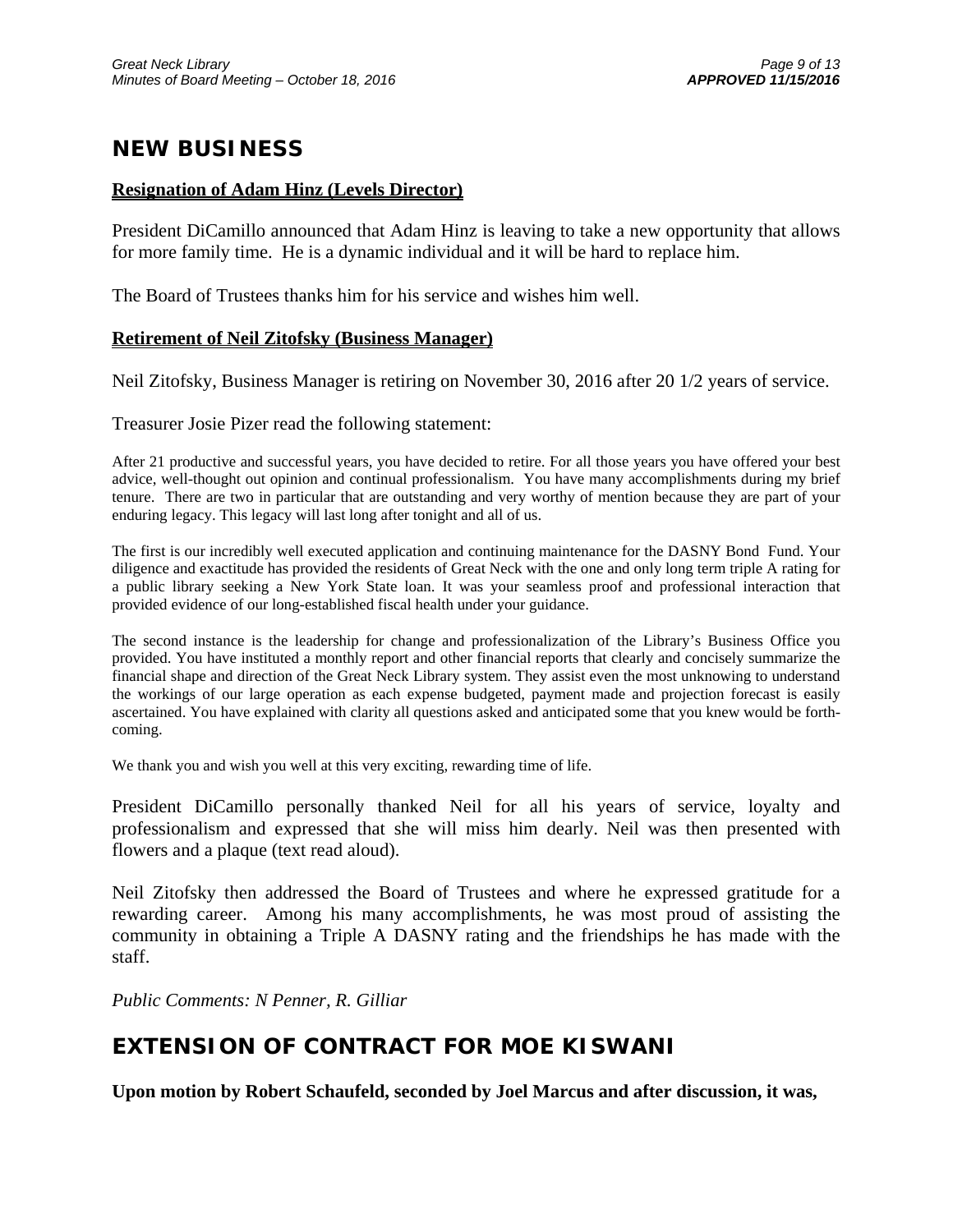**RESOLVED,** that the Great Neck Library Board of Trustees retain the services of PC Wizard to act as a Computer Consultant for a one month period commencing on October 20, 2016 for the fixed sum of \$6,000 (same terms and conditions agreed to on April 20, 2016) to be charged against the Main Building and Special Services Fund.

**VOTE:** Yes – 5 (DiCamillo, Solomon, Pizer, Marcus, Schaufeld) Abstain – 1 (Krupski) *MOTION CARRIED* 

# **ACCEPTANCE OF PROGRAM/OUTREACH COORDINATOR JOB POSTING & DESCRIPTION**

**Upon motion by Varda Solomon, seconded by Joel Marcus and after discussion, it was,** 

**RESOLVED,** that the Great Neck Library Board of Trustees accept the Program/Outreach Coordinator Job Posting and Description as attached.

**VOTE:** Yes – 6 (DiCamillo, Krupski, Solomon, Pizer, Marcus, Schaufeld) *MOTION CARRIED* 

*Public Comment: R. Gilliar* 

# **ACCEPTANCE OF YOUTH SERVICES COORDINATOR JOB POSTING & DESCRIPTION**

At this time, item was stricken from the agenda.

# **ACCEPTANCE OF ADMINISTRATIVE COORDINATOR JOB POSTING & DESCRIPTION**

At this time, item was stricken from the agenda.

*Public Comment: R. Gilliar, N. Penner* 

# **ACCEPTANCE OF BUSINESS MANAGER JOB POSTING**

**Upon motion by Francine Ferrante Krupski, seconded by Varda Solomon and after discussion, it was,** 

**RESOLVED,** that the Great Neck Library Board of Trustees accept the Business Manager Job Posting as attached.

**VOTE:** Yes – 6 (DiCamillo, Krupski, Solomon, Pizer, Marcus, Schaufeld) *MOTION CARRIED*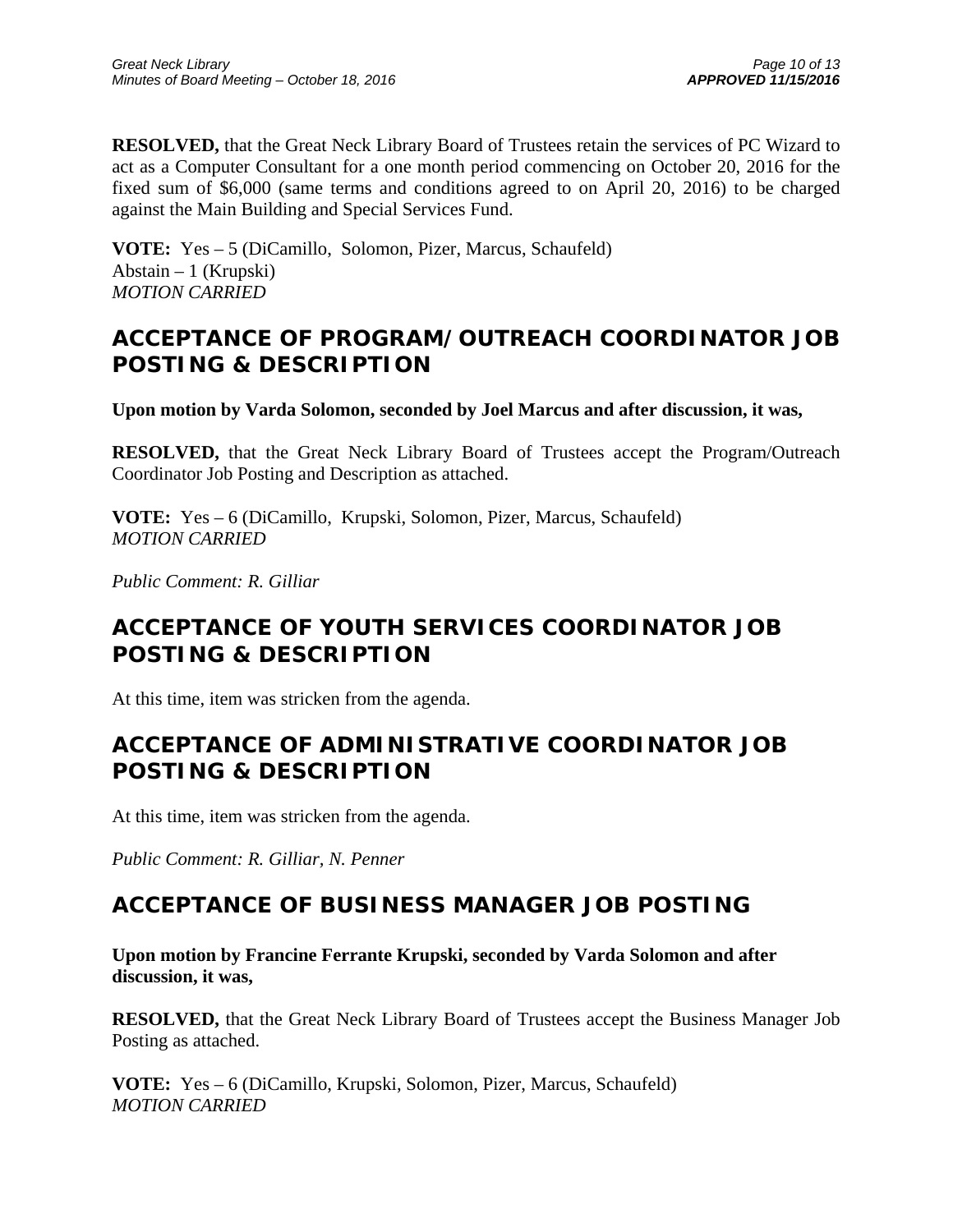*Public Comment: R. Gilliar* 

# **PROCEED WITH AN RFP FOR A COMPUTER CONSULTANT**

## **Upon motion by Robert Schaufeld, seconded by Joel Marcus and after discussion, it was,**

**RESOLVED,** that the Great Neck Library Board of Trustees proceed with an RFP for a Computer Consultant.

**VOTE:** Yes – 6 (DiCamillo, Krupski, Solomon, Pizer, Marcus, Schaufeld)

*MOTION CARRIED* 

# **AWARD RFP FOR COMMUNITY ROOM/AV EQUIPMENT**

At this time, item was stricken from the agenda.

# **ACCEPTANCE OF LEVELS GIFT**

**Upon motion by Joel Marcus, seconded by Varda Solomon and after discussion, it was,** 

**RESOLVED,** that the Great Neck Library Board of Trustees accept the gift of \$2,626.00 from PC Wizard for improved wiring at Levels and that an acknowledgment and thank you letter be issued to PC Wizard.

**VOTE:** Yes – 6 (DiCamillo, Krupski, Solomon, Pizer, Marcus, Schaufeld)

*MOTION CARRIED* 

*Public Comment: President DiCamillo thanked PC Wizard and Moe Kiswani for their generous donation of Levels wiring.* 

## **ACCEPTANCE OF ANONYMOUS GIFT TO LEVELS**

**Upon motion by Francine Ferrante Krupski, seconded by Varda Solomon and after discussion, it was,** 

**RESOLVED,** that the Great Neck Library Board of Trustees accept the anonymous gift for Levels of \$300.00.

**VOTE:** Yes – 6 (DiCamillo, Krupski, Solomon, Pizer, Marcus, Schaufeld) *MOTION CARRIED* 

*Public Comment: President DiCamillo expressed thanks for this anonymous gift to Levels.*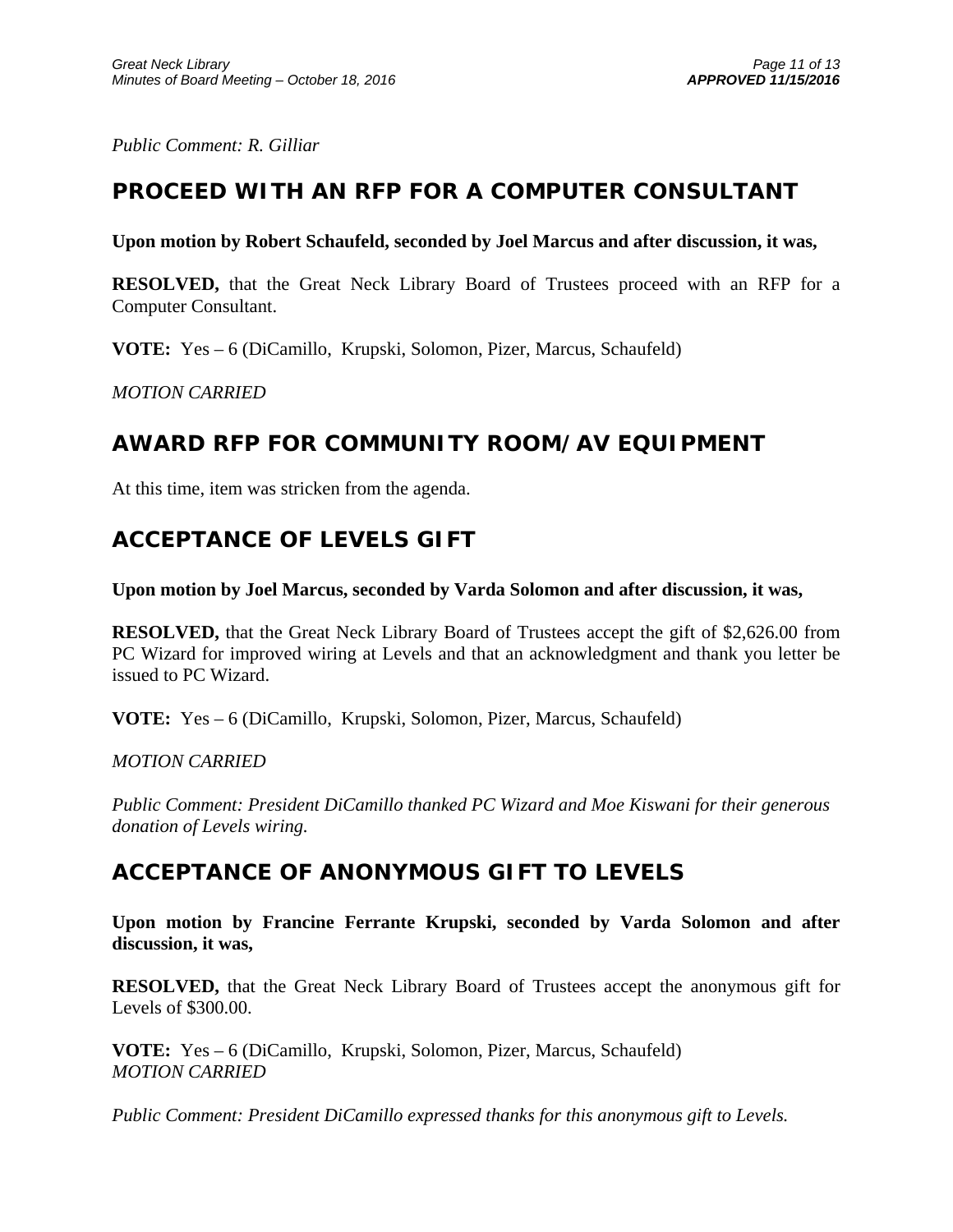# **ACCEPTANCE OF FACILITIES MANAGER COORDINATOR JOB POSTING & DESCRIPTION**

**Upon motion by Josie Pizer, seconded by Francine Ferrante Krupski and after discussion, it was,** 

**RESOLVED,** that the Great Neck Library Board of Trustees accept the Facilities Manager Job Posting and Description as attached.

**VOTE:** Yes – 6 (DiCamillo, Krupski, Solomon, Pizer, Marcus, Schaufeld) *MOTION CARRIED* 

*Public Comment: R. Gilliar* 

# **AWARD ADDITIONAL MONIES**

**Upon motion by Josie Pizer, seconded by Robert Scahufeld and after discussion, it was,** 

**RESOLVED,** that the Great Neck Library Board of Trustees award Charles Wohlgemuth \$4,000.00 for his service above and beyond his job scope. Monies to be charged to the General Fund.

**VOTE:** Yes – 5 ( Krupski, Solomon, Pizer, Marcus, Schaufeld) Abstain – 1 (DiCamillo) *MOTION CARRIED* 

*Public Comment: R. Gilliar* 

# **APPROVE A ONE TIME CLEANING OF THE MAIN LIBRARY PRIOR TO RE-OPENING**

**Upon motion by Robert Schaufeld, seconded by Francine Ferrante Krupski and after discussion, it was,** 

**RESOLVED,** that the Great Neck Library Board of Trustees approve the hiring Jan-Pro Cleaning Services for one time cleaning of the Main Library prior to re-opening in the amount of \$4,000.00, to be charged to the Main Building and Special Services Fund

**VOTE:** Yes – 6 ( DiCamillo, Krupski, Solomon, Pizer, Marcus, Schaufeld) *MOTION CARRIED* 

# **CORRESPONDENCE**

None.